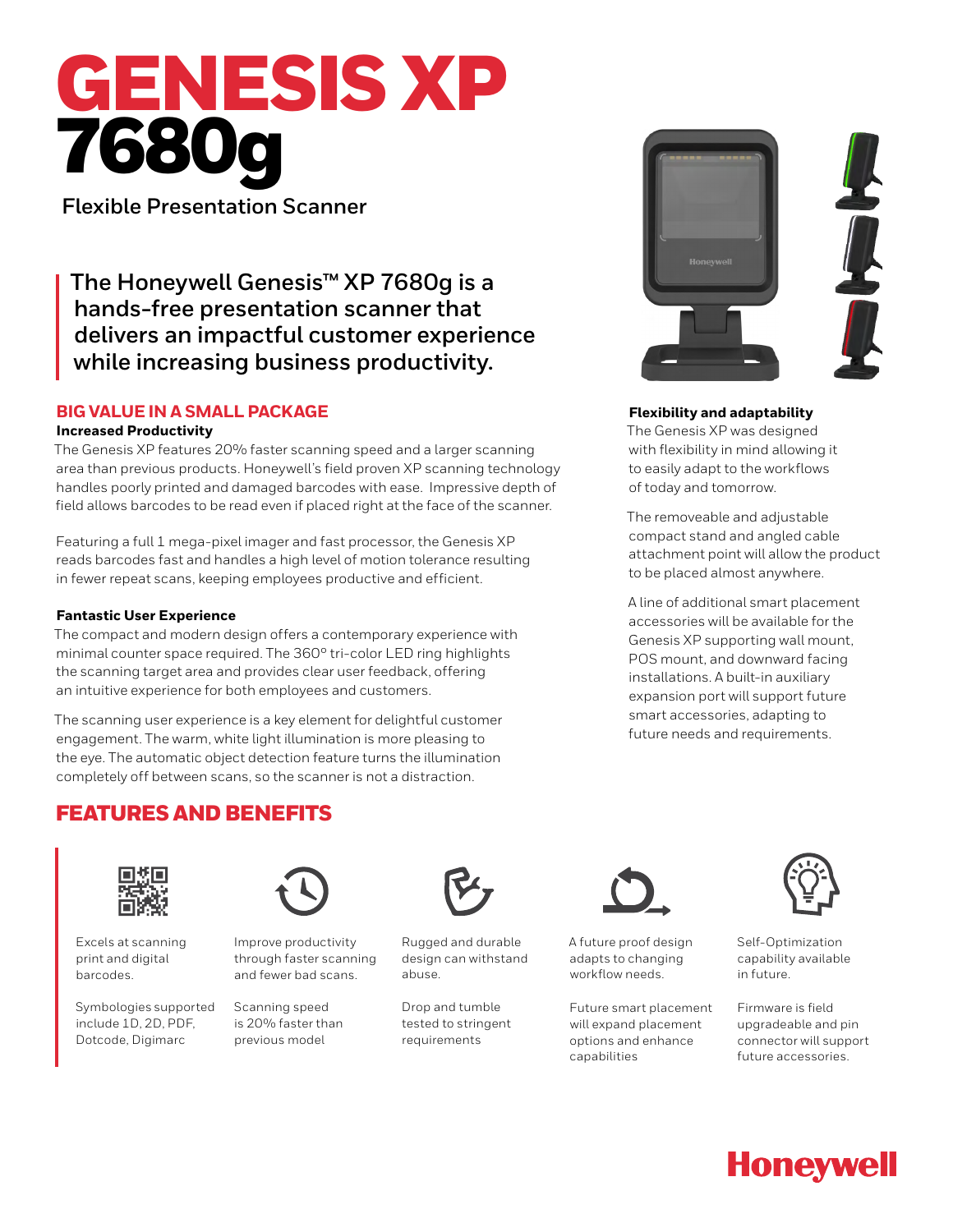# **Genesis XP 7680g** Technical Specifications

#### ELECTRICAL

**Input Voltage:** 5.0V DC Typical **Operating Power:** 2.5 W (500mA @ 5V) **Host System Interfaces:** USB, RS-232, Keyboard Wedge, IBM 46xx (RS-485) **Auxiliary Ports:** Pin Connector for future expandability

### MECHANICAL

**Dimensions (L x W x H):** 80 mm x 40 mm x 105 mm, 145 mm w/ stand; (3.2 in x 1.6 in x 4.1 in, 5.7 in w/ stand) **Weight:** 340 g (12 oz) **Trigger:** Top mounted button

#### ENVIRONMENTAL

**Operating Temperature:** 0°C to 50°C; (32°F to 122°F) **Storage Temperature:** -40°C to 70°C; (-40°F to 158°F) **Humidity:** 0% to 95% relative humidity, non-condensing **Drop:** 50 drops @ 1.5 m **Tumble:** 1,000 tumbles @ 0.5 m **Environmental Sealing:** IP52 **Light Levels:** 100,000 Lux **Beeper:** 90db @ 10 cm

#### SCAN PERFORMANCE

**Scan Pattern:** Area Image 1,280 x 800 pixel array, 1Mp **Motion Tolerance:** 400 cm/s (158 in/s) for 13 mil UPC at optimal focus

**Scan Angle:** Horizontal: 48°; Vertical: 30°

**Print Contrast:** 20% minimum reflectance difference **Pitch, Skew:** 65°, 65°

**Decode Capability:** Reads standard 1D, 2D, PDF, 2D, Dotcode symbologies, Digimarc supported

**Note:** Decode capabilities dependent on kit configuration.

#### TYPICAL PERFORMANCE\*

**High performance scanning right at face of scanner Snapdragon 801 quad-core.**

#### **NARROW WIDTH DEPTH OF FIELD**

3.0 mil C39 (1D) 0 mm – 98 mm (0 in – 3.9 in) 5.0 mil C39 (1D) 0 mm – 151 mm (0 in – 6.0 in) 10 mil (DM) 0 mm – 129 mm (0 in – 5.1in) 13 mil UPC(1D) 0 mm – 250 mm (0 in – 9.9 in) 6.7 mil (PDF) 0 mm – 138 mm (0 in – 5.4 in) 20 mil (QR) 0mm – 212 mm (0 in – 8.3 in)

**\*Resolution:** 1D: 3 mil (0.076 mm); 2D 5 mil (0.127 mm) **\* Performance may be impacted by barcode quality and environmental conditions.**

# **GENESIS XP 7680g ACCESSORIES**

## **Compatibility**

The Genesis XP is compatible with Honeywell's comprehensive suite of software tools, plugins and the Operational Intelligence platform. The Genesis XP is backwards compatible with legacy Genesis cables in the field.

#### **Smart Placement Accesories**

Additional accessories are coming soon to support a wide variety of installation applications and options.





*POS Mount Wall Mount Vertical Mount*

For a complete listing of all compliance approvals and certifications, please visit www.honeywellaidc.com/complian

For a complete listing of all supported barcode symbologies, please visit www.honeywellaidc.com/symbologies. Warranty: 3-year factory warranty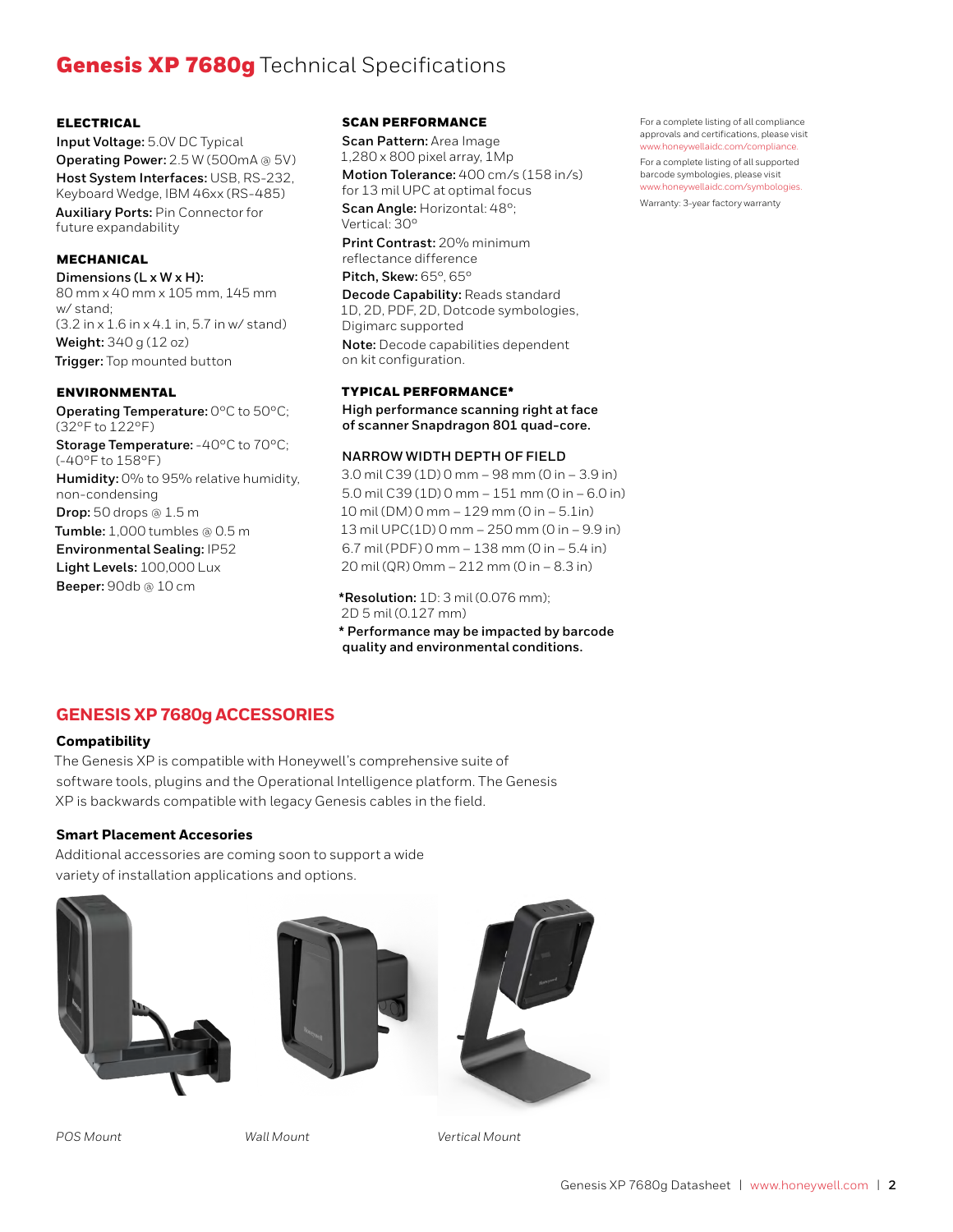# **GENESIS XP 7680g CONFIGURATIONS AND ACCESSORIES**

## **Scan Module Only**

Perfect for field upgrades of existing equipment. The scan module is backwards compatible with existing cables from our previous model. Also, a great choice for kiosk integration or to mount with one of our smart placement accessories.

# **Scan Module w/Stand**

Includes the scan module and pivoting stand. A great choice for countertop applications. The stand is also detachable, adding future placement options.

# **Kit with Scan Module, Stand & Cable**

Full featured kit available with either a USB cable or an RS232 cable and power supply. Our newly designed USB and RS232 interface cables feature a shorter strain relief for greater flexibility and an improved appearance.

**Note:** Standard kits use black colored housings, black colored stands and black colored cables. Custom kits can be made available with white colored housings, stands, and cables for large business opportunities.



*Detachable Stand*



*Cables (USB & RS232) with Shorter Strain Relief for Improved Flexibility: Genesis XP 7680g is also backwards compatible with legacy Genesis 7580g cables.*

# **KIOSK READY RIGHT OUT OF THE BOX**

# **Genesis XP 7680g Core Module is Perfect for Kiosk Integration**

- Contemporary lines and flat face will fit most kiosk implementations.
- 360° tri-color LED ring can be exposed on outer surface of kiosk, or hidden.
- Rear mount cable attachment ideal for hiding cables.